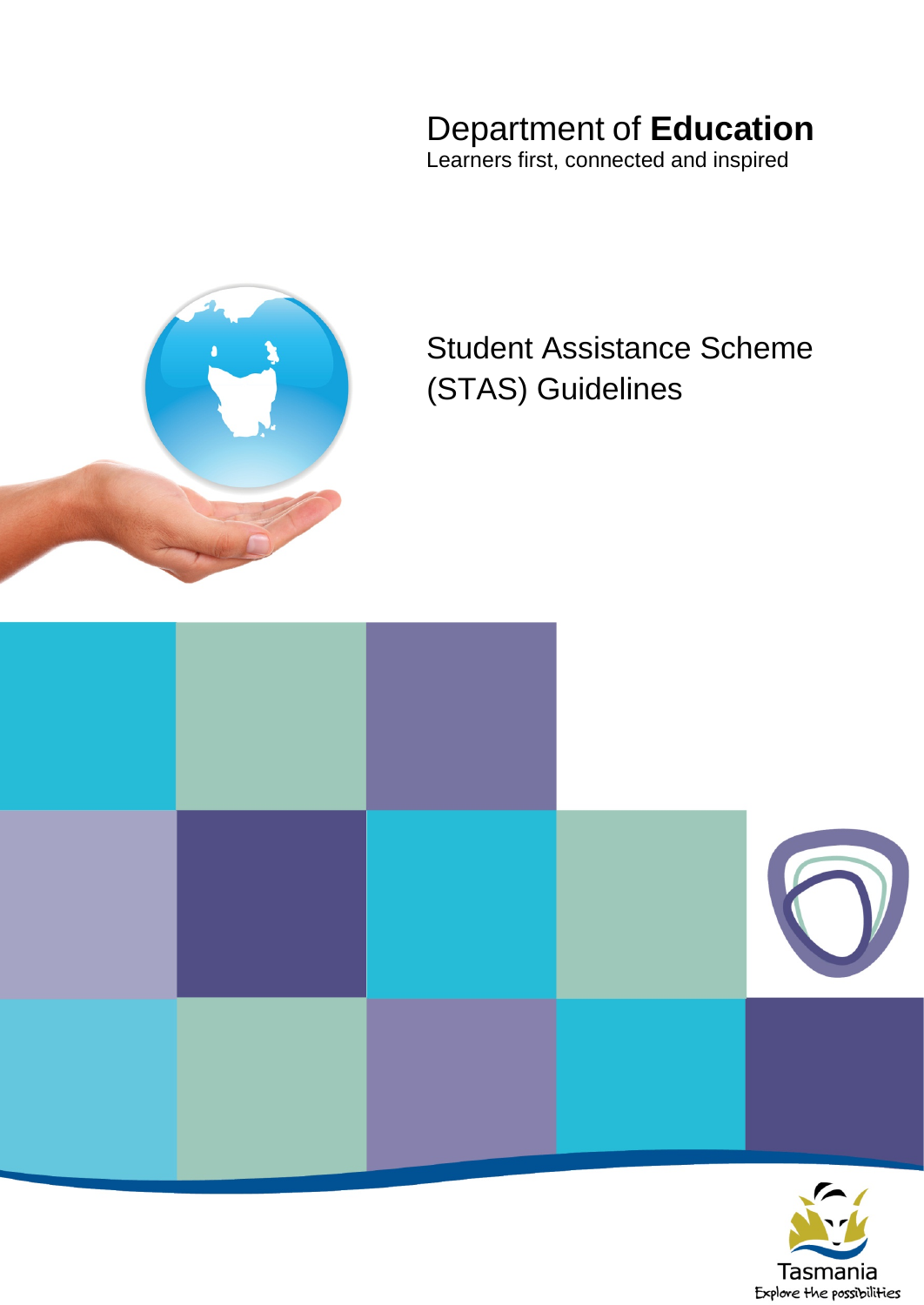## Student Assistance Scheme (STAS) Guidelines

STAS is one of the forms of financial assistance available to assist with the cost of school levies. The scheme provides assistance for low-income families towards the cost of levies for students enrolled from kindergarten through to year 12.

STAS is provided through school and college resourcing rather than payment direct to families.

In respect to each school sector STAS provides:

- Government Schools: full levies and stationary.
- Independent Schools: assistance available is provided at the discretion of the school and parents/guardians need to discuss with the school what assistance may be provided based on approval of eligibility for STAS.
- Catholic Sector Schools: directly assess eligibility for assistance to families and queries for assistance need to be directed to the relevant school.

#### **1. Availability**

The scheme is available to:

- Full-time students from kindergarten to year 12 in Government and registered non-Government schools whose parents/guardians meet the income test and have care of the student for a minimum of 50% of the time (as assessed by Centrelink);
- From 2015 Catholic sector schools will directly assess eligibility for assistance to families and queries for assistance need to be directed to the relevant school;
- Grandparents raising grandchildren; and
- Students who are in "Out of Home Care" through the Department of Health and Human Services, Child and Family Services Section.

#### **2. Independent Students**

- If you are living at home with your parents you are not considered to be an independent student under STAS eligibility requirements, even if you are over 18 and receiving youth allowance. Your parent(s) will need to apply for STAS naming you as a dependent.
- If you are under 18, but for legal or other reasons are considered to be an Independent Student by Centrelink, evidence will need to be provided.
- If you live independently from your parents, have your own income and can provide evidence of that income for the purposes of being assessed under the STAS means test, then you may apply in person.

#### **3. Not Eligible**

- Part-time secondary students (less than 600 contact hours).
- Catholic sector schools directly assess eligibility for assistance for families.
- Students in regular paid employment which is directly associated with their course (e.g. apprenticeships, traineeships).